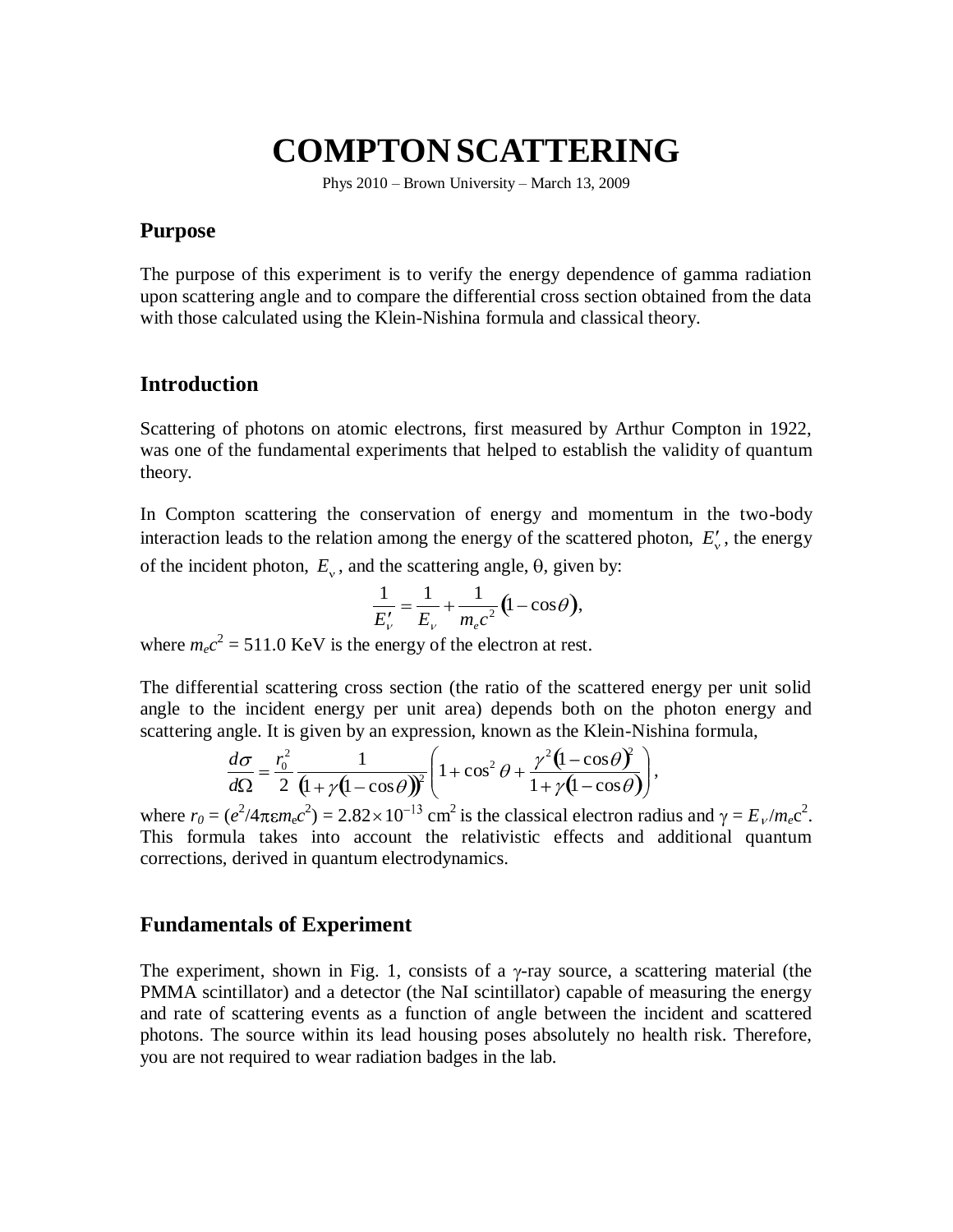A scintillator is used as the scattering material to provide a signal that can be used to identify and select in the NaI detector only those events that are coincident with a scattering event in the PMMA. This coincident detection is important in rejecting background signals. In the absence of this additional background rejection the experiment would be much more difficult to perform.

*Question:* Explain, why different scintillating materials are used for scattering and detecting the  $\gamma$ -rays.



Figure 1: Block diagram of the scheme of the experiment.

## **Description of Electronics**

A photomultiplier tube requires only a high DC voltage to operate. In this experiment the DC voltage is provided by a Canberra 3102D power supply. The tubes used in this experiment each have two outputs. The output pulse from the connector marked *DYNODE* is used to measure the energy deposited in the scintillator and that from the connector marked *ANODE* is used for timing and determining coincidence between events in the two scintillators.

A block diagram of the electronics is shown in Fig. 1. Pulses from the dynode are fed into a preamplifier/amplifier combination (Ortec model 113 and Canberra model 2012) and then into the analog-to-digital converter (ADC) input of the multi-channel analyzer (MCA), a board in the computer. The MCA consists of 4096 channels, the channels sequentially being associated with a increasing pulse height. The MCA is controlled by the computer using the software *MAESTRO*.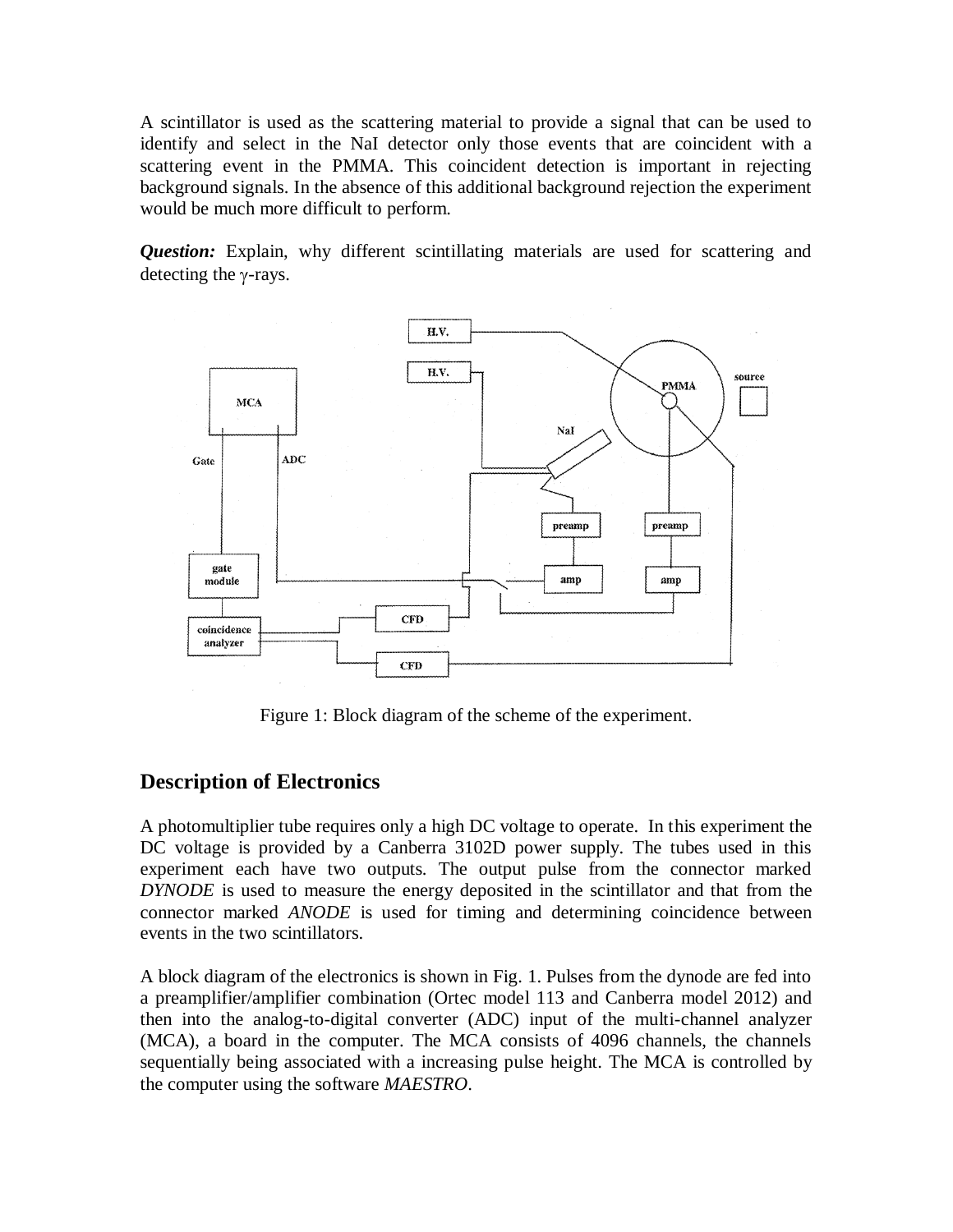Pulses from the anodes of the PMT's are fed into constant fraction discriminators (CFD), Canberra model 2126. A CFD produces a logic output pulse if the input pulse exceeds a fixed value that can be set with the *THRESHOLD* dial. The logic output pulse starts a fixed time after the input pulse has risen to a certain fraction (for model 2126 this fraction is 0.4) of its peak value. If the pulses have the same shape but different amplitudes, as is the case in this experiment, then the time delay between the event that produced the input pulse and the logic output pulse from the CFD will be a constant, independent of pulse size. The magnitude of the time delay can be adjusted by the *WALK* control, a screw on the front panel.

Pulses from the positive outputs of the two CFD's are fed into a coincidence analyzer (Canberra model 2040), which produces a logic output pulse when the two input pulses are about 0.5  $\mu$ 's or less of each other. The output pulses of the coincidence analyzer are then fed into the *START* input of a gate generator module (LeCroy model 222), which produces an output pulse suitable for controlling the MCA. The TTL (transistor-transistor logic) output of the gate generator is connected to the *GATE* input of the MCA. The MCA has a toggle switch with three positions. If the switch is in its middle position the MCA records all pulses into the ADC without reference to the gate pulse. If the switch is in the down position, the MCA only records a pulse into the ADC if there is a simultaneous gate pulse (coincidence). Conversely, when the switch is in the up position, a pulse into the ADC is recorded only when there is not a simultaneous gate pulse (anticoincidence).

## **Radioactive Calibration Sources**

To adjust the electronics, prior to performing the Compton scattering measurements, you will need to use several standard radioactive sources. These sources are encapsulated in plastic and are all below 10  $\mu$ Ci in activity. They can be handled with impunity, but when not in use they should be stored in a lead container. They should not be removed from Room 221. Among several provided  $\gamma$ -sources you might find the following most useful (check Melissinos for the  $\gamma$ -ray energies from these sources):  $^{137}Cs$ ,  $^{133}Ba$ ,  $^{22}Na$ .

Using the calibration feature in *MAESTRO* one can either accumulate spectra from the calibration sources one at a time (each taken separately but in the same file) then calibrating after each spectra, or by taking spectra of several sources at the same time. Note: use KeV as the calibration unit or *MEASTRO* will not work properly.

### **Adjustments of Electronics**

Check that the port hole in the lead shielding of the main  $137Cs$  source is covered.

### **a) Set up to measure energy spectrum**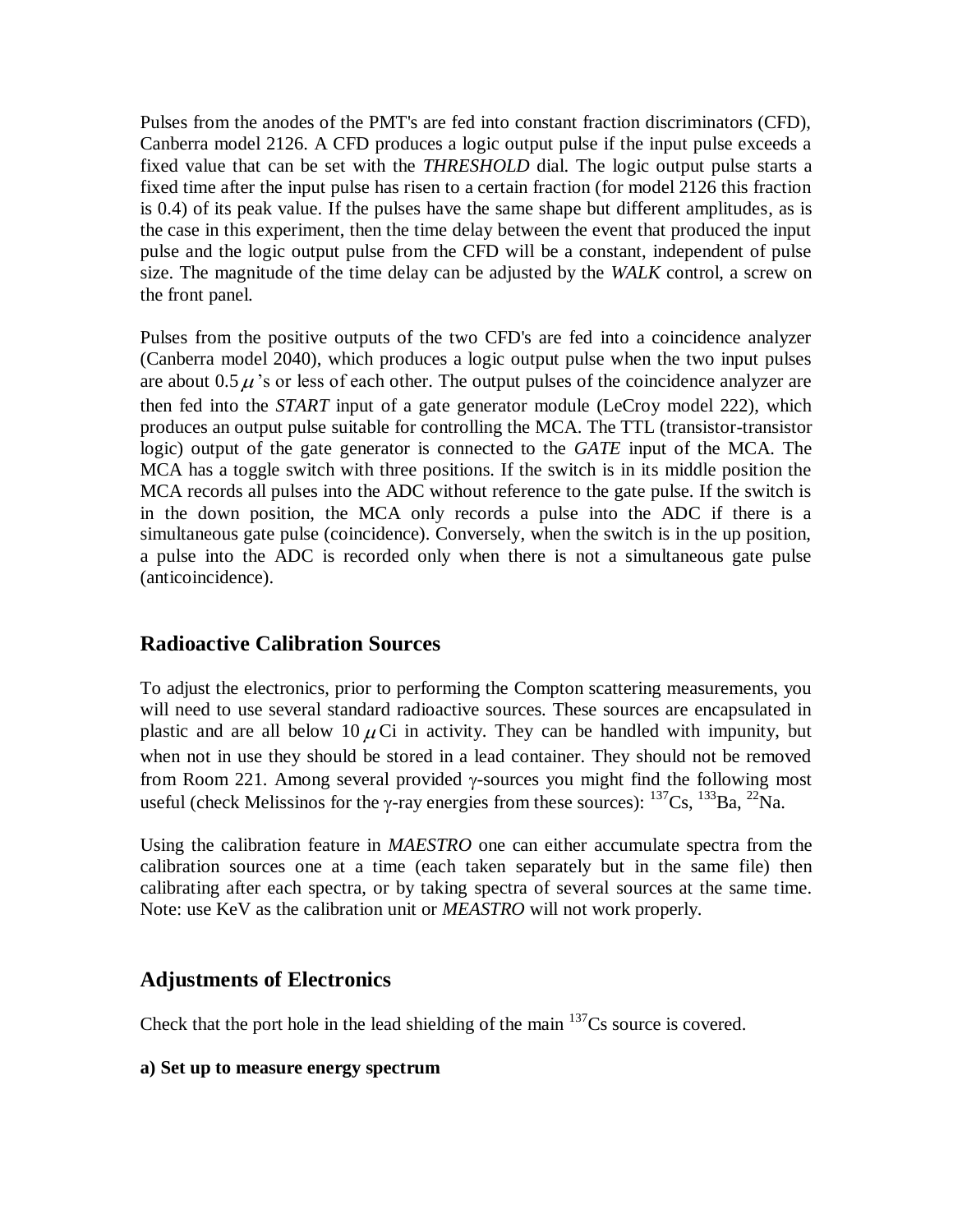Turn on the power to the NIM (Nuclear Instrument Module) bin. Place  $137Cs$  calibration sources a few centimeters in front of the NaI scintillator. Apply a voltage of 800V to 1000V to the PMT and look at the dynode output with an oscilloscope. You should see pulses varying in amplitude with a group ranging from +400 to +800 mV and having widths in the range of 50-100 ns. The important criteria here is that the pulses have about the right amplitude and width If the pulses do not have these characteristics try adjusting the voltage on the PMT. **DO NOT APPLY MORE THAN 1000V**. Note that the electronics has 50  $\Omega$  output impedance; therefore the electronics you use to look at the signal (i.e. the oscilloscope) must have 50  $\Omega$  input impedance. On some oscilloscopes you can select high input-impedance or 50  $\Omega$  input-impedance. If you cannot select the input impedance on the oscilloscope two 50  $\Omega$  input-impedance matchers are provided. What happens if you try to look at 50  $\Omega$  output-impedance signal with a high-impedance input device?

Connect the dynode output to the Ortec preamplifier (set the input capacitance to 500 pF for the NaI PMT and 1000 pF for the PMMA PMT) and the output of the preamplifier to the Canberra amplifier. Look at the output of the Canberra with the oscilloscope. The amplifier reshapes the pulses so that at the output they have a width of about  $5 \mu s$ . You should adjust the gain of the amplifier so that the vast majority of the pulses have amplitude of less than 8 V. Note the change in pulse rate on moving the position of the source.

Turn on the computer and familiarize yourself with the operation of the Maestro software. Connect the output of the Canberra amplifier to the ADC input of the MCA (labeled IN on the card) and with the coincidence switch off (this switch is set in the software) observe the spectrum of the  $137$ Cs calibration source. Adjust the gain of the amplifier so that the main peak is about 80% of the maximum energy measurable with the MCA.

*Question:* What are the structures seen at the high and low ends of the spectrum?

Repeat the process outlined above with the PMMA scintillator and PMT. The average voltage from the dynode for the PMMA photomultiplier should be about +200 mV, and the pulses at the output of the amplifier should mostly be less than 5 V. Explain the results.

Calibrate the NaI detector using several calibration sources - the calibration sources can be used individually or simultaneously. Use the MCA in the non-coincidence mode and employ the features of Maestro such as region of interest (ROI), peak information, etc. to perform the calibration. The difference between "real time" and "live time" is called "dead time". Adjust the distance between the source and the PMT or the high-voltage on the PMT to keep the counting rate low enough to achieve a dead time of 2.5% or less.

Save your calibration data for future reference but do not close the file. If a file is closed and a new one created, the new file will not contain the calibration from the closed file. To preserve your calibration throughout the experiment, when an exercise has been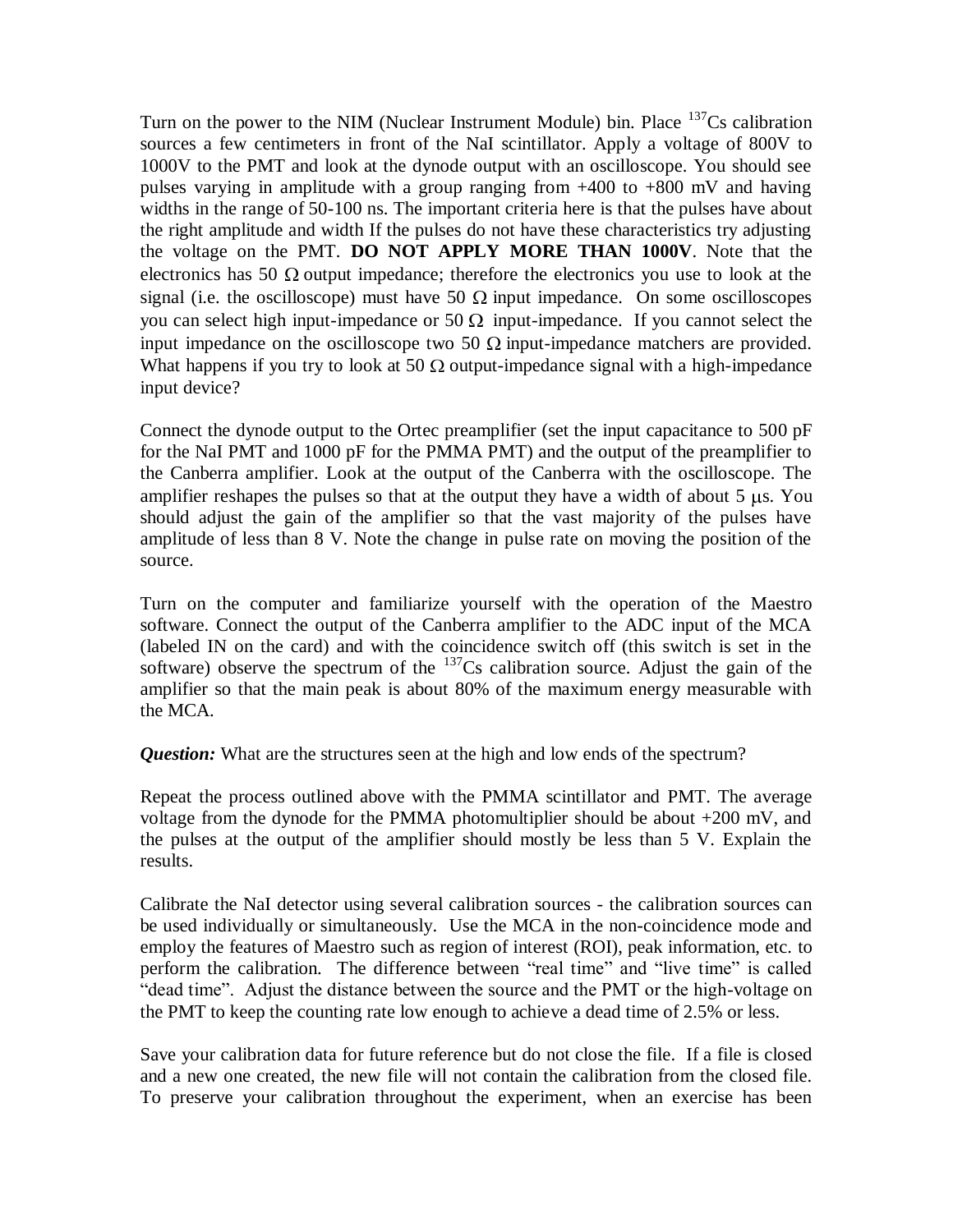completed, "save" the file but do not close it, instead, do a "save as" and enter a name that describes the next exercise and clear the screen.

Make a plot of energy versus channel number and keep a record of the settings on the electronic components. You may have to redo the calibration if someone changes the settings. It is essential to check the calibration occasionally even if no one else uses the apparatus.

### **b) Set up of coincidence circuit**

Move the NaI scintillator so that it is no more than a few centimeters from the PMMA. Place a <sup>22</sup>Na source (use source fabricated in 1988) directly between the two. The <sup>22</sup>Na decays via  $\beta^+$  (positron) emission. The annihilation in the source of a positron with an electron, both at rest, occurs in about 0.1 us producing two 511 KeV  $\gamma$ -rays traveling in opposite directions, as required to conserve energy and momentum. These simultaneous photons traveling in opposite directions can be used to test and adjust the coincidence circuits of the detection system.

Observe pulses from the anodes of the two PMT's on separate channels of an oscilloscope. The NaI pulses should have amplitudes of about –100 mV and widths of  $\sim$ 100 ns. PMMA pulses should have amplitudes of about –300 mV and widths of  $\sim$ 25 ns. Now connect the anodes of the PMT's to the inputs of the CFD's. Make sure that the CFD's are set in the constant fraction discrimination mode! Set the *THRESHOLD* dial of the CFD's to zero. Observe pulses from the positive outputs of the CFD's. The pulses should have amplitude of about 2 V and a width of  $\sim$ 500 ns for the NaI and  $\sim$ 250 ns for the PMMA scintillator. Trigger the scope on pulses in one channel but display both channels simultaneously (chop mode). With the  $^{22}$ Na source in place there should be an observable number of pulses in the two channels that appear coincident. Note the pulse rate with the  $^{22}$ Na source temporarily removed.

Now connect the positive outputs of the CFD's to the *A* and *B* inputs of the coincidence analyzer. Coincidence is determined by the arrival times of the leading edge of the pulses, not by overlap of the pulse envelopes. Set the range of resolving time to  $0.1$ -1.0  $\mu$  s and the associated variable dial to mid-range. Feed the output of the coincidence analyzer into the scaler (Ortec model 484) mounted in the NIM bin. The scaler counts the number of pulses it receives. With the <sup>22</sup>Na source removed the count rate should be 2 or 3 per second. With the source between the scintillators the pulse rate should increase to  $\sim$ 200 per second.

The pulses out of the coincidence analyzer should be  $+4$  V in amplitude and 1  $\mu$ s long. These are fed into the LeCroy gate generator that produces a pulse of 4 V at a selectable gate width. A gate width of at least  $0.5 \mu s$  beyond the peak of the pulse you are measuring is required for gating the MCA (about  $6 \mu s$ ). The width of the pulse produced by the gate generator can be selected with the Full Scale Width control. For fine adjustment use a screw driver to adjust the small screw under this control. If the gate pulse is not wide enough you will have trouble detecting coincidence at lower energies.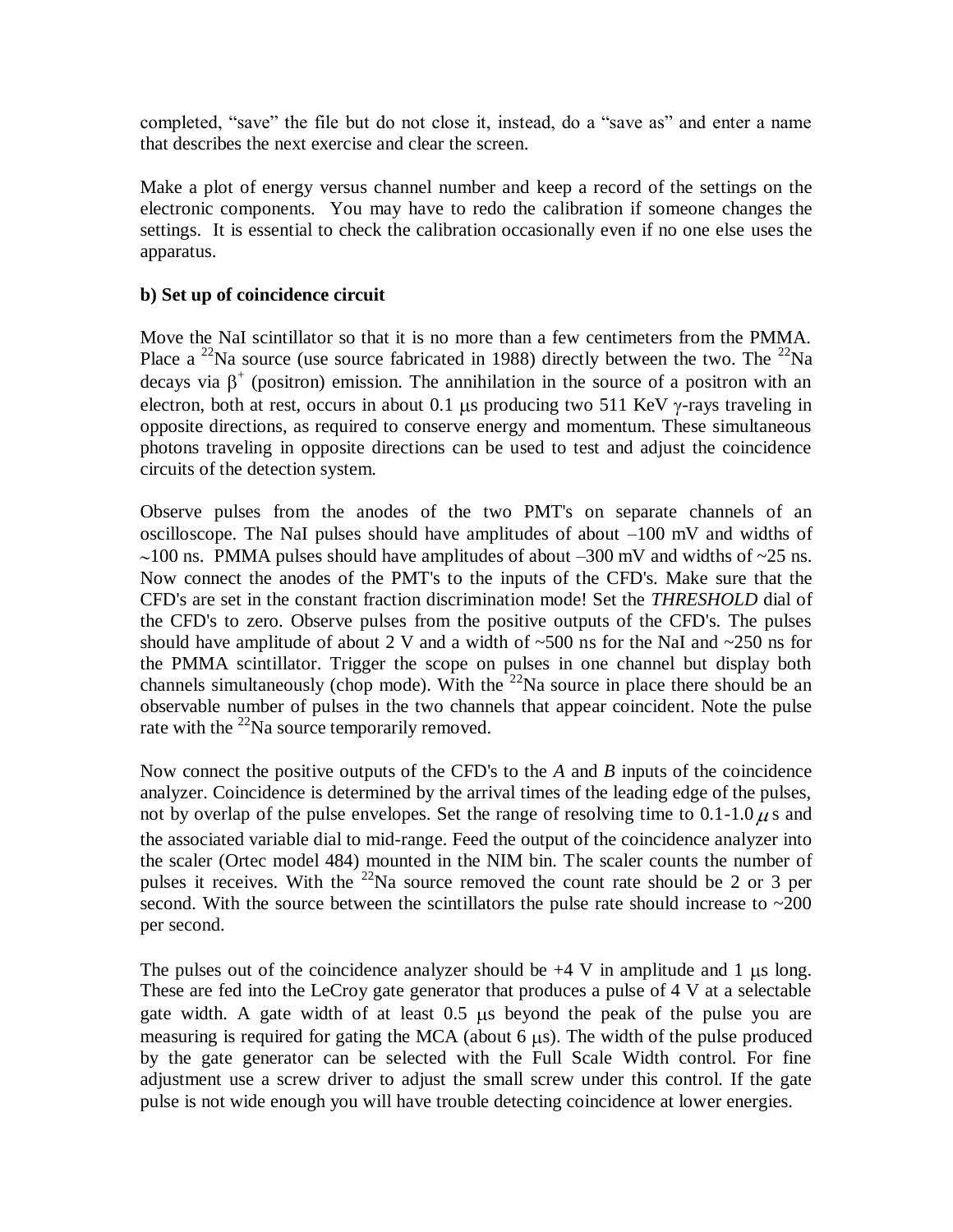### **Measurement of the Total Cross Section for Compton Scattering**

In the experiments that follow you will use the high activity  $137<sup>37</sup>Cs$  source in the lead housing. The source is already aligned with the hole in the lead housing. With the port still covered, move the PMMA scintillator and its support out of the  $\gamma$ -ray beam. Place the NaI scintillator directly across the circle, i.e., about 120 cm) from the source. Remove the brick covering the hole to the source. Determine the beam profile by counting events in the photo-peak as a function of angle. Use  $1^\circ$  steps. Plot your results.

Place the NaI detector in the center of the beam. Measure the counting rate in the 662 KeV photo-peak with nothing in the beam path and then with varying thickness of PMMA plastic sheets. Use at least three different values of thickness.

### **Measurement of the Energy of the Scattered Photon and the Differential Scattering Cross Section**

With the  $\gamma$ -rays from the source blocked by a brick, reposition the PMMA scintillator directly in the path of the beam. Reopen the beam port. Measure the energy and the rate of the scattered  $\gamma$ -rays detected by the NaI scintillator coincident with a scattering event in the PMMA scintillator. Do you need to measure the total number of events in both structures in the spectrum, or just the main peak to obtain the correct results?

This measurement should be performed at a number of angles between  $10^{\circ}$  and  $160^{\circ}$ . Count for sufficiently long at each angle, perhaps three hours, to obtain good statistics.

### **Analysis**

### **a) Total Cross Section for Compton Scattering**

Determine linear attenuation coefficient in the PMMA from the results of the measurements with different thickness of the scintillator. Assuming that this attenuation is entirely due to the Compton scattering, calculate total Compton scattering cross section, given the density of the PMMA of  $1.18 \text{ g/cm}^3$ . Compare the results of your measurement with the theoretical value:

$$
\sigma_{comp} = \int \frac{d\sigma}{d\Omega} d\Omega = 2\pi \int \frac{d\sigma}{d\Omega} \sin \theta \, d\theta =
$$
  
=  $2\pi r_0^2 \left\{ \frac{1+\gamma}{\gamma^2} \left[ \frac{2(1+\gamma)}{1+2\gamma} - \frac{1}{\gamma} \ln(1+2\gamma) \right] + \frac{1}{2\gamma} \ln(1+2\gamma) - \frac{1+3\gamma}{(1+2\gamma)^2} \right\}.$ 

### **b) Energy of Scattered Photon**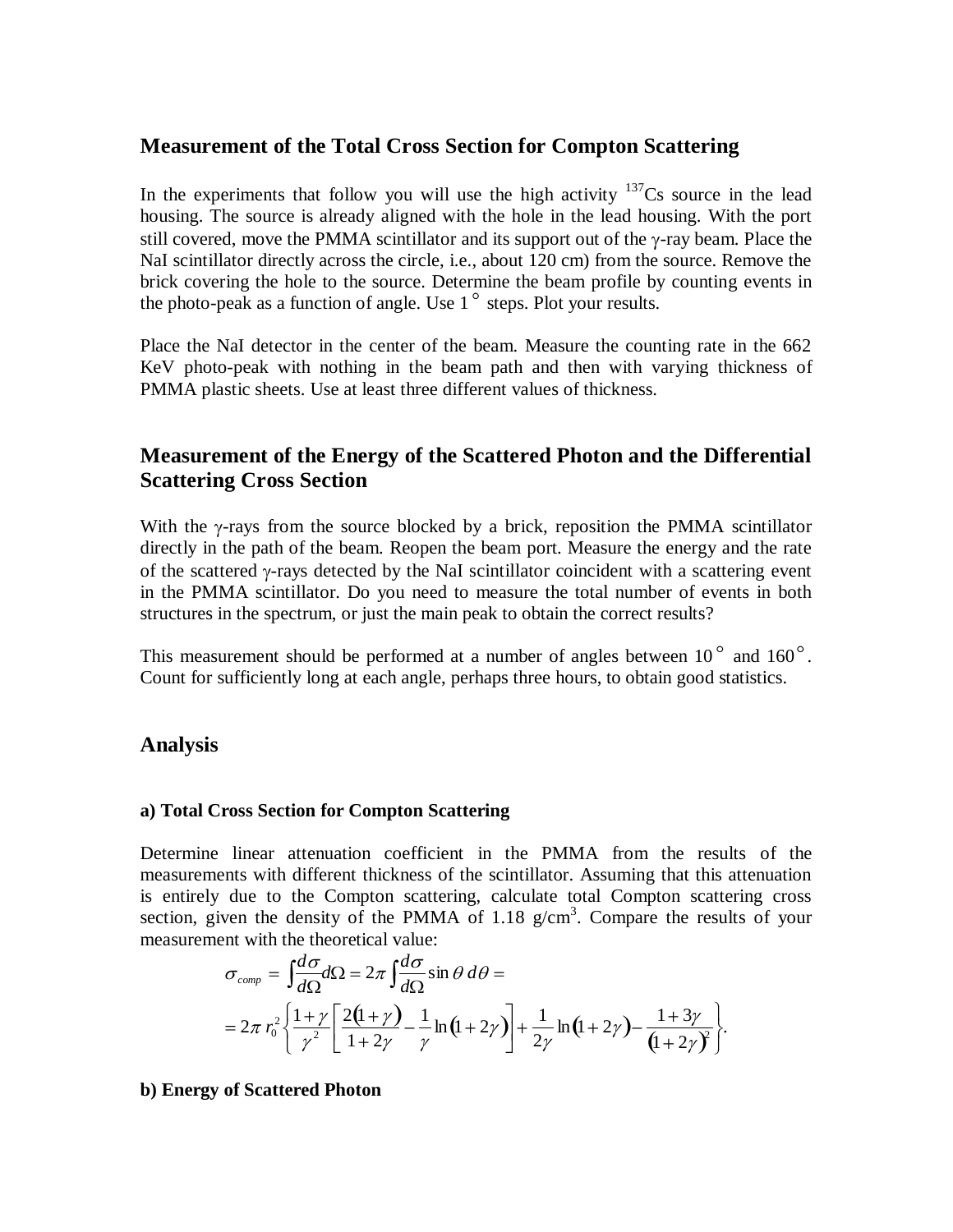With an appropriate plot compare the measured dependence of the energy of the scattered photon to that given by the Compton formula. What is the value of the rest mass of the electron you obtain from the experimental results?

### **c) Differential Scattering Cross Section**

Compare your angular dependence measurements of the count rate,  $C(\theta)$ , with the differential cross section predicted by the Klein-Nishina formula. The difference between the two is due to a number of corrections that one needs to apply to the data. Consider the following:

1) The efficiency of detecting a photon in the NaI scintillator is dependent upon the photon energy and hence on the scattering angle. This can have a significant influence on the angular dependence of the counting rate and must be addressed.

2) There is a certain probability that a photon scattered in the PMMA will scatter a second time before exiting the plastic, a process of multiple Compton scattering. Given the size of the PMMA, the effect of multiple scattering cannot be dismissed as unimportant. To handle this problem accurately would require going to numerical methods and employing Monte Carlo simulations. This is beyond the scope of our laboratory experiment. Instead we will describe the phenomenon below and make a number of simplifying approximations.

3) For a fixed position of the NaI detector there is a range of scattering angles for the photon. The PMMA target and the NaI detector both have a finite size. Show that the effect of the resulting distribution of scattering angles is small in this experiment and could be neglected.

4) Not all events in the PMMA are the result of Compton scattering. How important is this correction?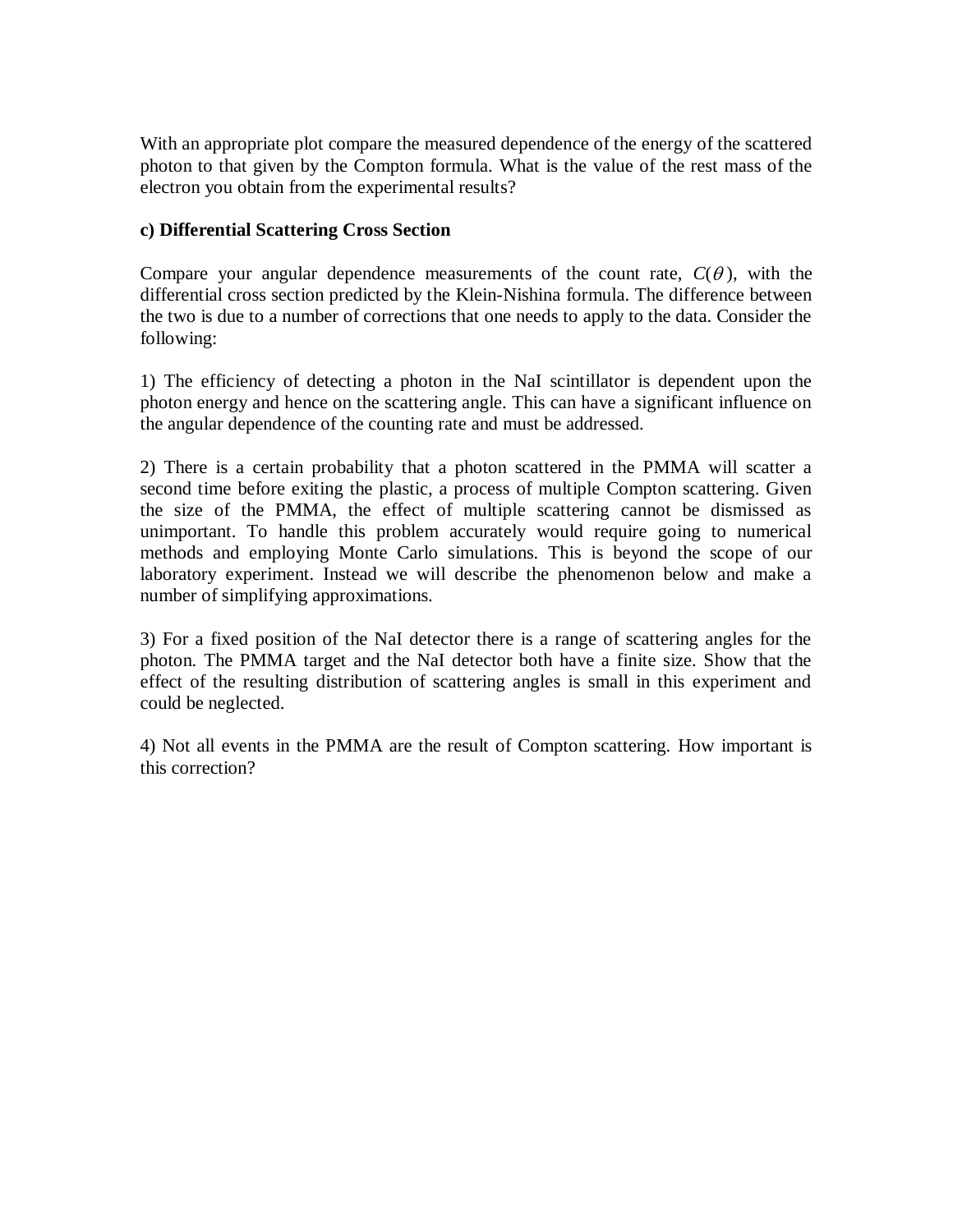

Figure 1. Attenuation coefficient in NaI scintillator.

#### **d) Correction for the efficiency of the NaI scintillator**

We consider, first, the energy dependence of the efficiency of the NaI. The linear attenuation coefficient of NaI, shown in Fig.1, can be expressed empirically, between 100 and 700 keV, as

$$
\mu(E) = 5.18 E^{2.85} + 0.539 E^{0.45} \text{ cm}^{-1},
$$

where  $E$ , the photon energy, is expressed in units of 100 keV. The first term on the right is the contribution of the photoelectric absorption and the second term is the Compton component. Then the probability that a scattered photon of energy *E* will be recorded by the NaI is given by:

$$
\alpha(\theta)=1-e^{-\mu t},
$$

where t is the length of the NaI crystal (5.1cm). The quantity  $\alpha$  is a function of  $\theta$  since  $\mu$ is dependent upon  $E$ , which in turn depends upon  $\theta$ .

### **e) Correction for multiple scattering in the PMMA scintillator**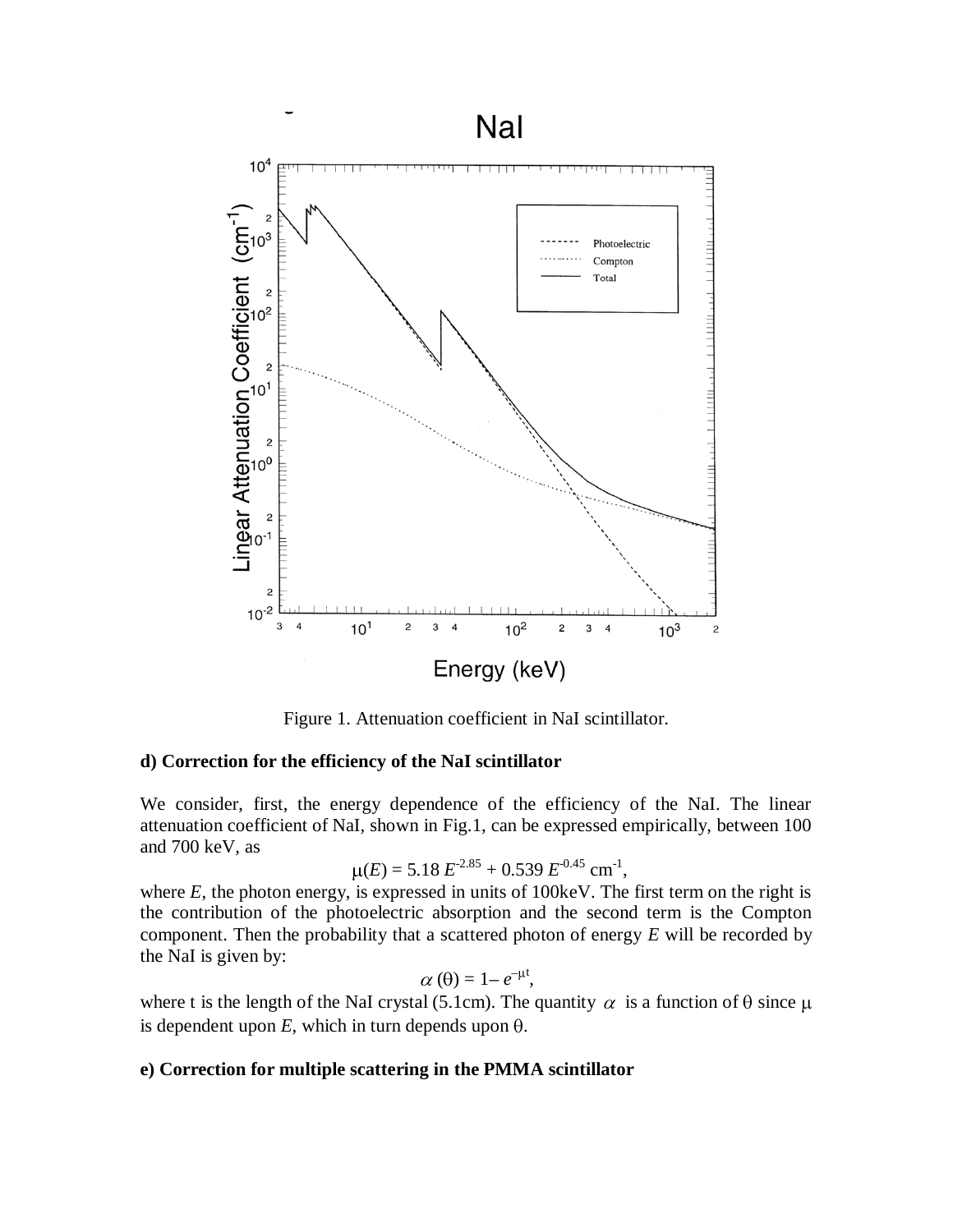The phenomenon of multiple Compton scattering in the target PMMA has the property of both increasing and decreasing the counting rate in the NaI. Consider a photon that is first scattered at an angle such that it would be incident on the NaI. If it is scattered a second time and consequently does not arrive at the NaI, then the event rate measured by the detector is decreased. The situation is reversed for a photon that is scattered initially at angle such that it is not incident upon the NaI but on being scattered again and possesses a scattering angle to reach the detector, in this case the measured rate is increased.



Figure 3: Scintillator geometry.

The decrease in count rate due to the scattering of photons that would otherwise be incident upon the NaI can be approximated as follows. A uniform, parallel beam of photons is incident on the PMMA cylinder perpendicular to its axis of symmetry. (Check that this is a reasonable assumption based on the measured beam profile.) Suppose an incident photon scatters at point P in the material, and the angle the scattered photon makes with the direction of the incident beam is  $\theta$ ; see Fig. 3. The probability that the incident photon will reach point P having traversed a distance  $x$  in the PMMA is  $exp(-\mu_i x)$  where  $\mu_i$  is the linear attenuation coefficient of PMMA at the incident photon energy,  $E_V = 661 \text{keV}$ . The photon scattered through the angle  $\theta$  must travel a distance *y* to emerge from the PMMA. The probability that it will do so without further scattering is  $exp(-\mu_s y)$  where  $\mu_s$  is the linear attenuation coefficient at the scattered photon energy,  $E_y$ . The distances *x* and *y* can be expressed in terms of variables in cylindrical coordinates.

$$
x = R((1-q^2 \sin^2 \phi)^{1/2} - q \cos \phi),
$$
  
\n
$$
y = R((1-q^2 \sin^2 \psi)^{1/2} - q \cos \psi),
$$

where  $q = r/R$  and  $\psi = \pi - \theta + \phi$ .

The probability that an incident photon, Compton scattered by the angle  $\theta$  will arrive at the detector, is obtained by taking the integral over the volume of the PMMA target: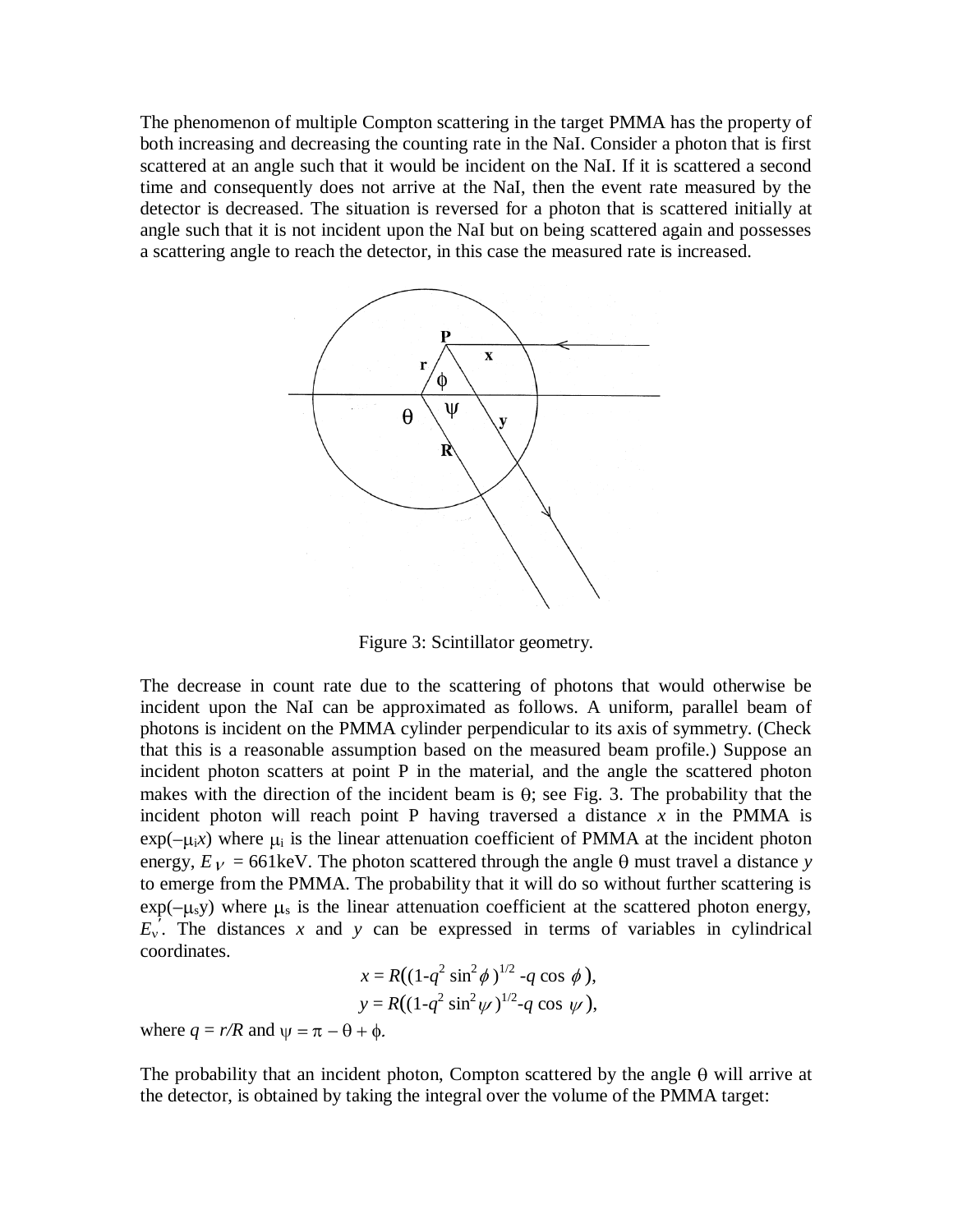$$
\beta(\theta) = \frac{\int e^{-\mu_i x} e^{-\mu_s y} dV}{\int e^{-\mu_i x} dV}.
$$

The enhancement of the detector signal as a consequence two sequential Compton scattering events yielding a final photon propagating at the angle  $\theta$  is much more difficult to estimate. It involves, at the least, a double integral over the target volume, which we will not pursue here. Instead we make a very crude approximation. Since Compton scattering is peaked in the forward direction  $(d\sigma/d\Omega)$  is largest for small  $\theta$ ), the linear attenuation coefficient reflects primarily small angle scattering. (The fact that  $d\sigma/d\Omega$ must be multiplied by  $\sin \theta$  in the integral to obtain the number propagating with angle  $\theta$ weakens the argument.) The decrease in intensity of the incident beam with distance *x* in the PMMA is compensated by a comparable increase in number of photons with somewhat lower energies propagating in close to the same direction. The crude approximation is to remove the  $\exp(-\mu_i x)$  terms from the expression for  $\beta(\theta)$  and write:

$$
\beta(\theta) = \frac{1}{V} \int e^{-\mu_s y} dV.
$$

It is straightforward to obtain  $\beta(\theta)$  by numerical integration using for the energy dependence of  $\mu$  in PMMA the expression  $\mu(E) = 0.205E^{-0.365}$  cm<sup>-1</sup>, where *E* is expressed in units of 100 KeV.

#### **f) Calculations**

With these corrections in mind we now return to the relation between  $C(\theta)$  and  $d\sigma/d\Omega$ . The corrected count rate is:

$$
C_{corr}(\theta) = \frac{C(\theta)}{\alpha(\theta)\beta(\theta)}.
$$

This corrected count rate is proportional to  $d\sigma/d\Omega$ :

$$
A\cdot C_{corr}(\theta) = \frac{d\sigma}{d\Omega}.
$$

The proportionality constant *A* can be obtained from:

$$
A \int C_{corr}(\theta) d\Omega = \int \frac{d\sigma}{d\Omega} d\Omega = \sigma_{comp}
$$

Compute  $\alpha(\theta)$  and plot its angular dependence. Calculate  $\beta(\theta)$  by numerical integration and graph it as well. Calculate  $C_{corr}(\theta)$  and numerically integrate to obtain the coefficient *A*. Plot your result for *A*  $C_{corr}$  and compare with  $d\sigma/d\Omega$  obtained from the Klein-Nishina formula.

#### **References**

1. R. A. Dunlap, *Experimental Physics: Modern Methods*, New York: Oxford University Press, 1988. [\(QC33 .D86 1988\)](http://josiah.brown.edu/search/cQC33+.D86+1988/cqc+++33+d86+1988/-3,-1,,E/browse) Chapters 11 and 12.